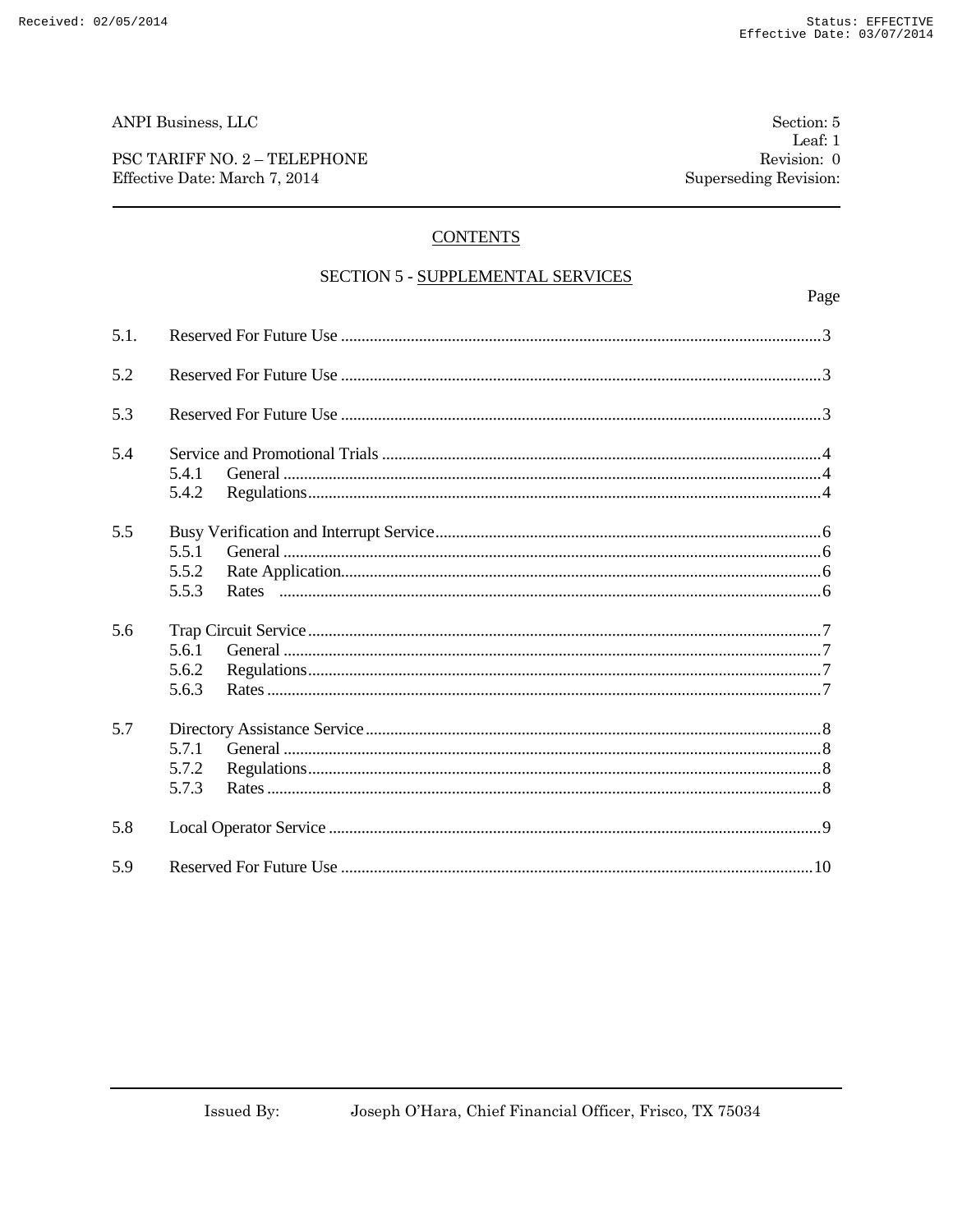PSC TARIFF NO. 2 – TELEPHONE Revision: 0 Effective Date: March 7, 2014 Superseding Revision:

Leaf: 2

# CONTENTS (cont'd)

## SECTION 5 - SUPPLEMENTAL SERVICES (cont'd)

Page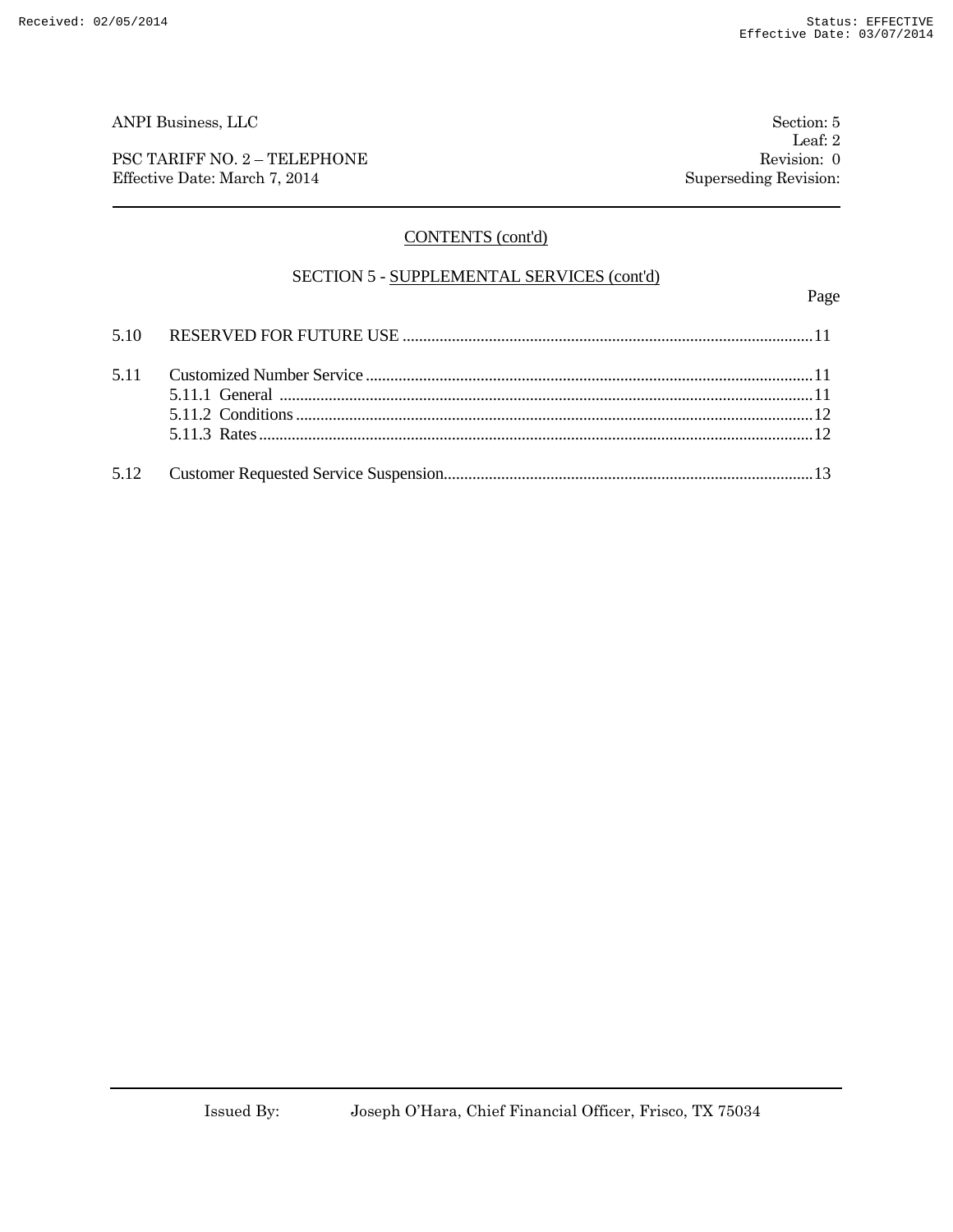PSC TARIFF NO. 2 – TELEPHONE Revision: 0 Effective Date: March 7, 2014 Superseding Revision:

Leaf: 3

# SECTION 5 - SUPPLEMENTAL SERVICES

- 5.1 RESERVED FOR FUTURE USE
- 5.2 RESERVED FOR FUTURE USE
- 5.3 RESERVED FOR FUTURE USE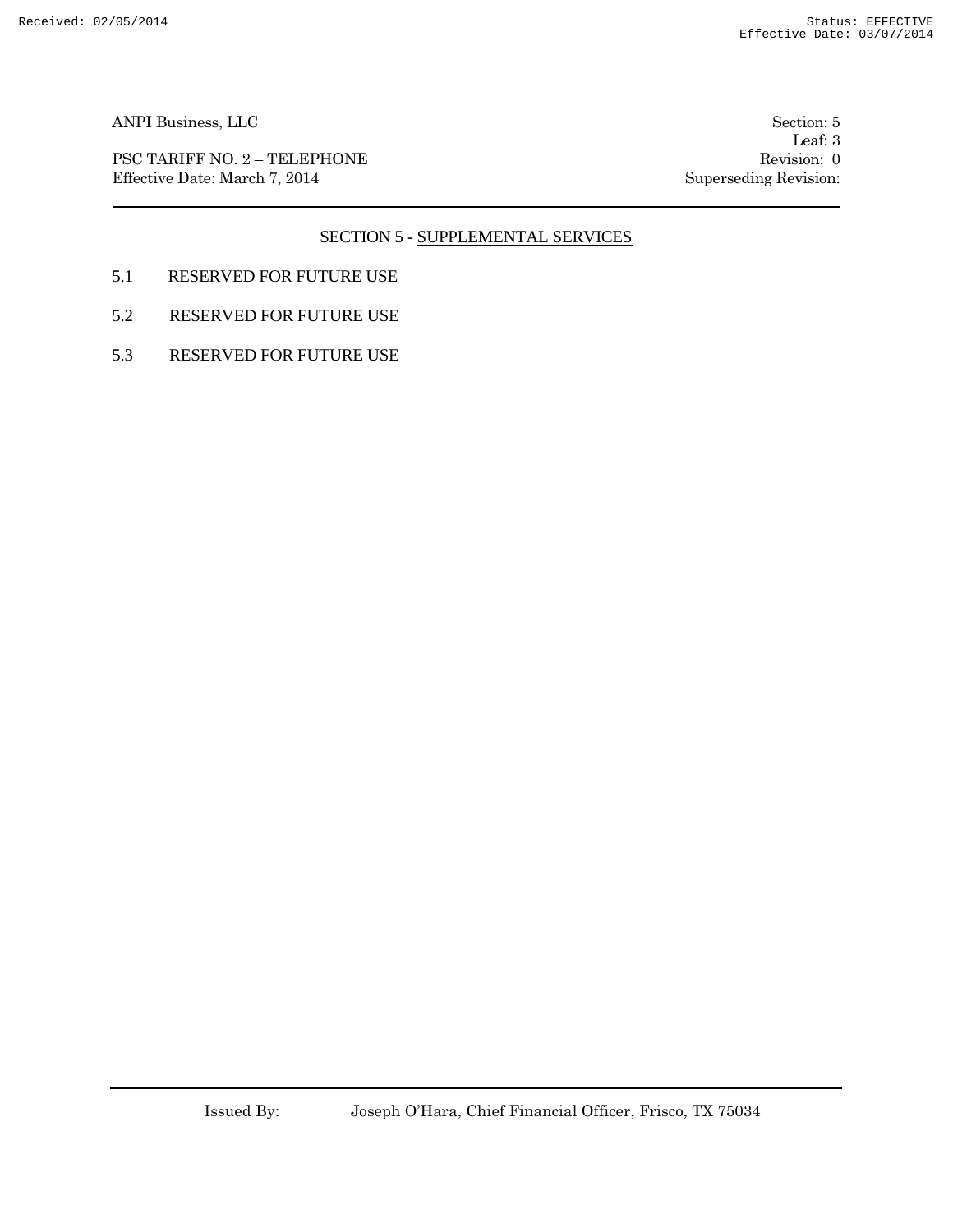PSC TARIFF NO. 2 – TELEPHONE Revision: 0 Effective Date: March 7, 2014 Superseding Revision:

Leaf: 4

# SECTION 5 - SUPPLEMENTAL SERVICES (cont'd)

# 5.4 SERVICE AND PROMOTIONAL TRIALS

#### 5.4.1 General

The Company may establish temporary promotional programs wherein it may waive or reduce nonrecurring or recurring charges, to introduce a present or potential customer to a service not previously subscribed to by the customer.

#### 5.4.2 Regulations

- a. Appropriate notification of the Trial will be made to all eligible customers and to the Commission. Appropriate notification may include direct mail, bill inserts, broadcast or print media, direct contact or other comparable means of notification.
- b. During a Service Trial, the service(s) is provided automatically to all eligible customers, except those customers who choose not to participate. Customers will be offered the opportunity to decline the trial service both in advance and during the trial. A customer can request that the designated service be removed at any time during the trial and not be billed a recurring charge for the period that the feature was in place. At the end of the trial, customers that do not contact the Company to indicate they wish to retain the service will be disconnected from the service at no charge.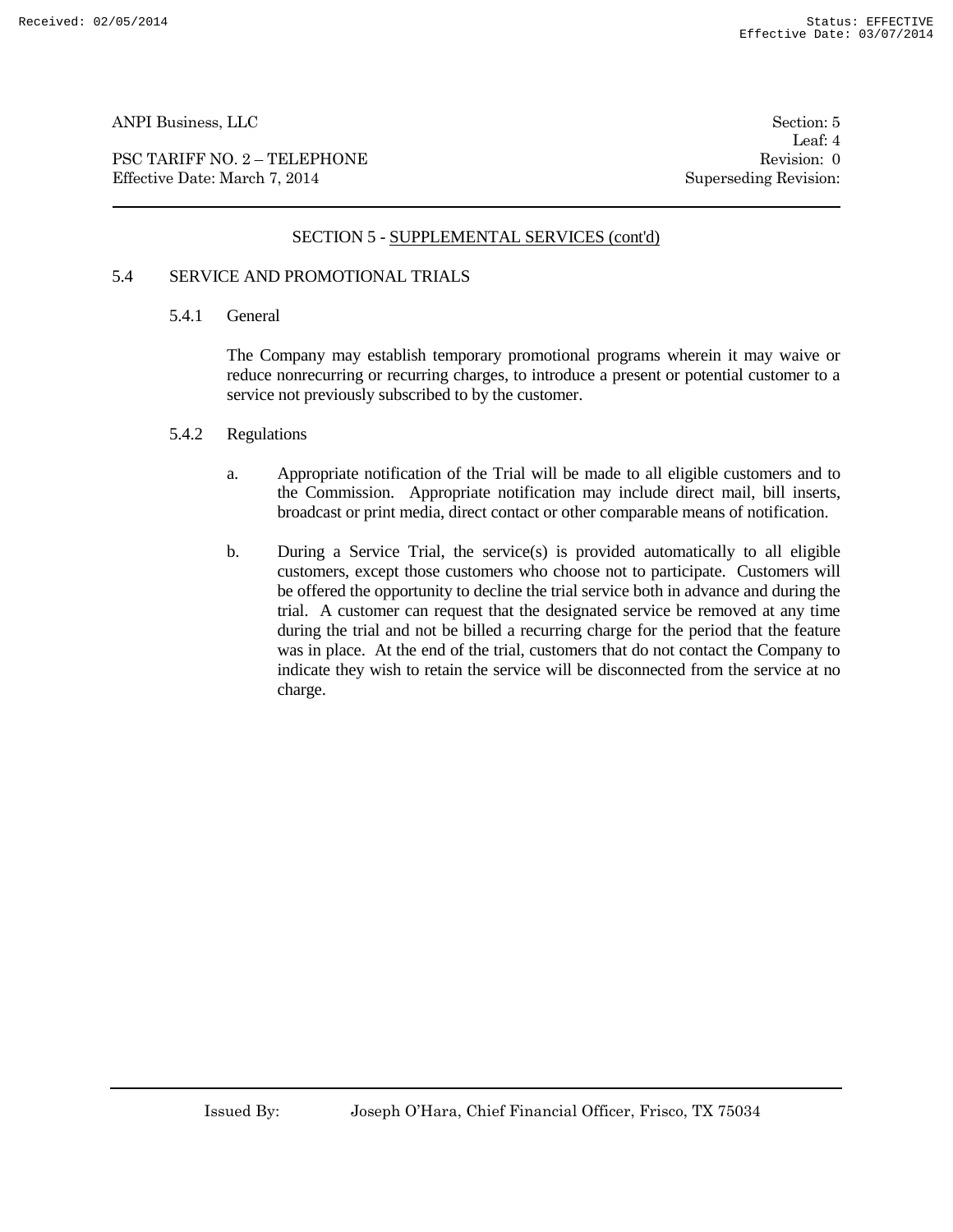PSC TARIFF NO. 2 – TELEPHONE Revision: 0 Effective Date: March 7, 2014 Superseding Revision:

Leaf: 5

# SECTION 5 - SUPPLEMENTAL SERVICES (cont'd)

# 5.4 SERVICE AND PROMOTIONAL TRIALS (cont'd)

- 5.4.2 Regulations (cont'd)
	- c. During a Promotional Trial, the service is provided to all eligible customers who ask to participate. Customers will be notified in advance of the opportunity to receive the service in the trial for free. A customer can request that the service be removed at any time during the trial and not be billed a recurring charge for the period that the service was in place. At the end of the trial, customers that do not contact the Company will be disconnected from the service.
	- d. Customers can subscribe to any service listed as part of a Promotional Trial and not be billed the normal Connection Charge. The offering of this trial period option is limited in that a service may be tried only once per customer, per premises.
	- e. The Company retains the right to limit the size and scope of a Promotional Trial.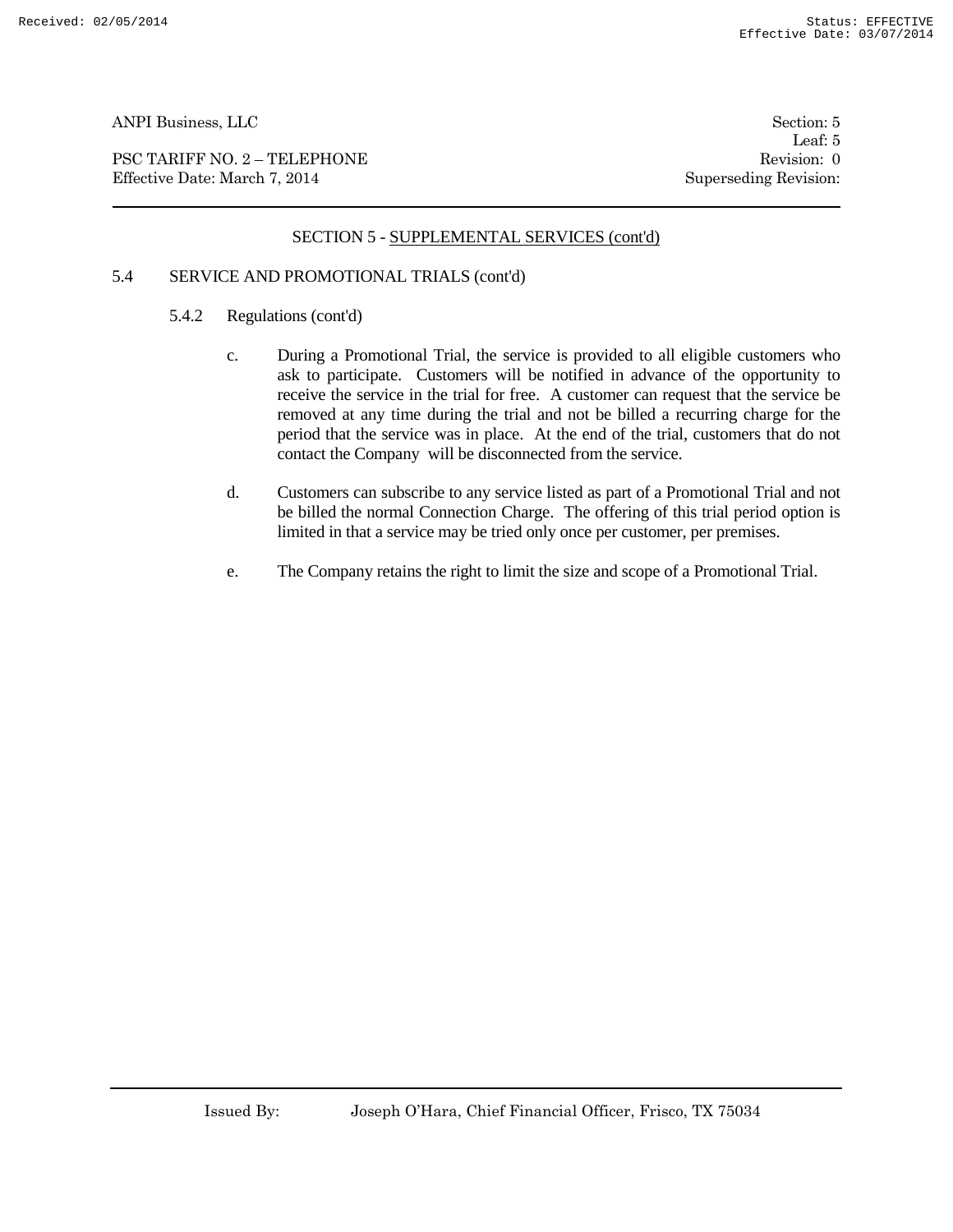PSC TARIFF NO. 2 – TELEPHONE Revision: 0<br>
Effective Date: March 7, 2014 Superseding Revision: 0 Effective Date: March 7, 2014

Leaf: 6

# SECTION 5 - SUPPLEMENTAL SERVICES (cont'd)

# 5.5 BUSY VERIFICATION AND INTERRUPT SERVICE

5.5.1 General

Upon request of a calling party, the Company will verify a busy condition on a called line. An operator will determine if the line is clear or in use and report to the calling party. In addition, the operator will intercept an existing call on the called line if the calling party indicates an emergency and requests interruption.

- 5.5.2 Rate Application
	- a. A Verification Charge will apply when:
		- 1. The operator verifies that the line is busy with a call in progress, or
		- 2. The operator verifies that the line is available for incoming calls.
	- b. Both a Verification Charge and an Interrupt Charge will apply when the operator verifies that a called number is busy with a call in progress and the customer requests interruption. The operator will interrupt the call advising the called party of the name of the calling party and the called party will determine whether to accept the interrupt call. Charges will apply whether or not the called party accepts the interruption.
	- c. No charge will apply when the calling party advises that the call is from an official public emergency agency.
- 5.5.3 Rates

|                                   | Minimum | Maximum |
|-----------------------------------|---------|---------|
| Verification Charge, each request | \$ 0.01 | \$5.00  |
| Interrupt Charge, each request    | \$ 0.01 | \$5.00  |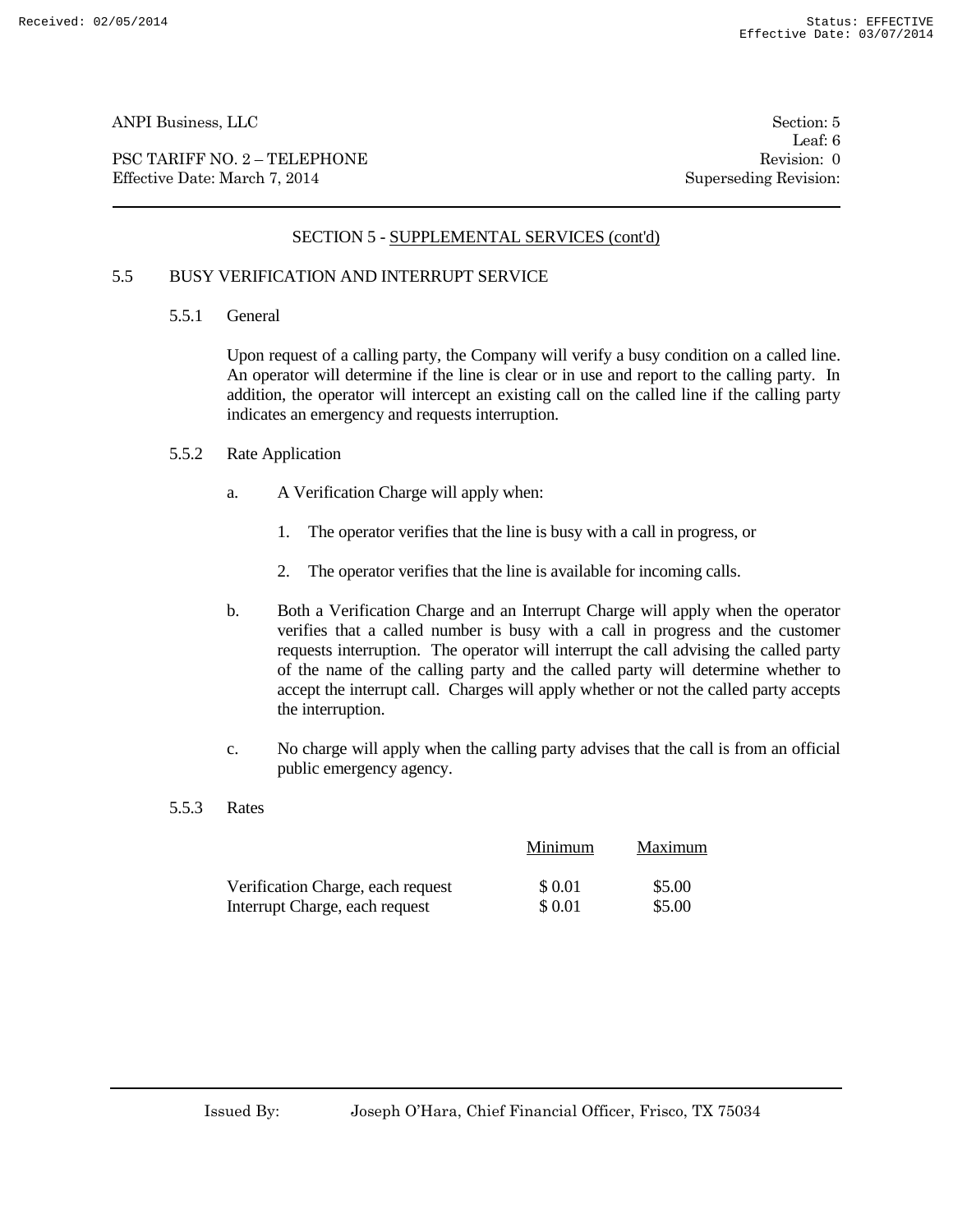PSC TARIFF NO. 2 – TELEPHONE Revision: 0 Effective Date: March 7, 2014 Superseding Revision:

Leaf: 7

#### SECTION 5 - SUPPLEMENTAL SERVICES (cont'd)

#### 5.6 TRAP CIRCUIT SERVICE

5.6.1 General

Trap Circuit Service is designed to allow the customer to control the release of an incoming call so that in situations involving emergency or nuisance calls, calls may be held and traced.

- 5.6.2 Regulations
	- a. This service is provided when there is a continuing requirement for the identification of the calling party in cases involving nuisance calls or emergency situations or other situations involving law enforcement or public safety.
	- b. The customer shall be required to sign a written request for this service. By signing the request the customer shall release the Company from any liability, and the customer agrees to indemnify and hold the Company harmless from any liability it may incur in providing this service. The Company may require the recommendation of an appropriate law enforcement agency prior to providing this service. Any information obtained by the Company in the tracing of a call will be provided only to the law enforcement agency designated. The only exception to this will be emergency situations such as fire, serious illness or other similar situations, in which case the appropriate agency will be notified.
	- c. The equipment required to provide this service cannot be operated in all central offices. The service is restricted to locations where facilities permit.
- d. The Company makes no guarantee concerning the tracing and identification of any call when the service is provided. The Company will furnish the service only on the express condition that no liability shall attach to it for any reason arising out of the provision of the service.
	- 5.6.3 Rates

| Per request, |        |
|--------------|--------|
| Minimum:     | \$0.01 |
| Maximum:     | \$5.00 |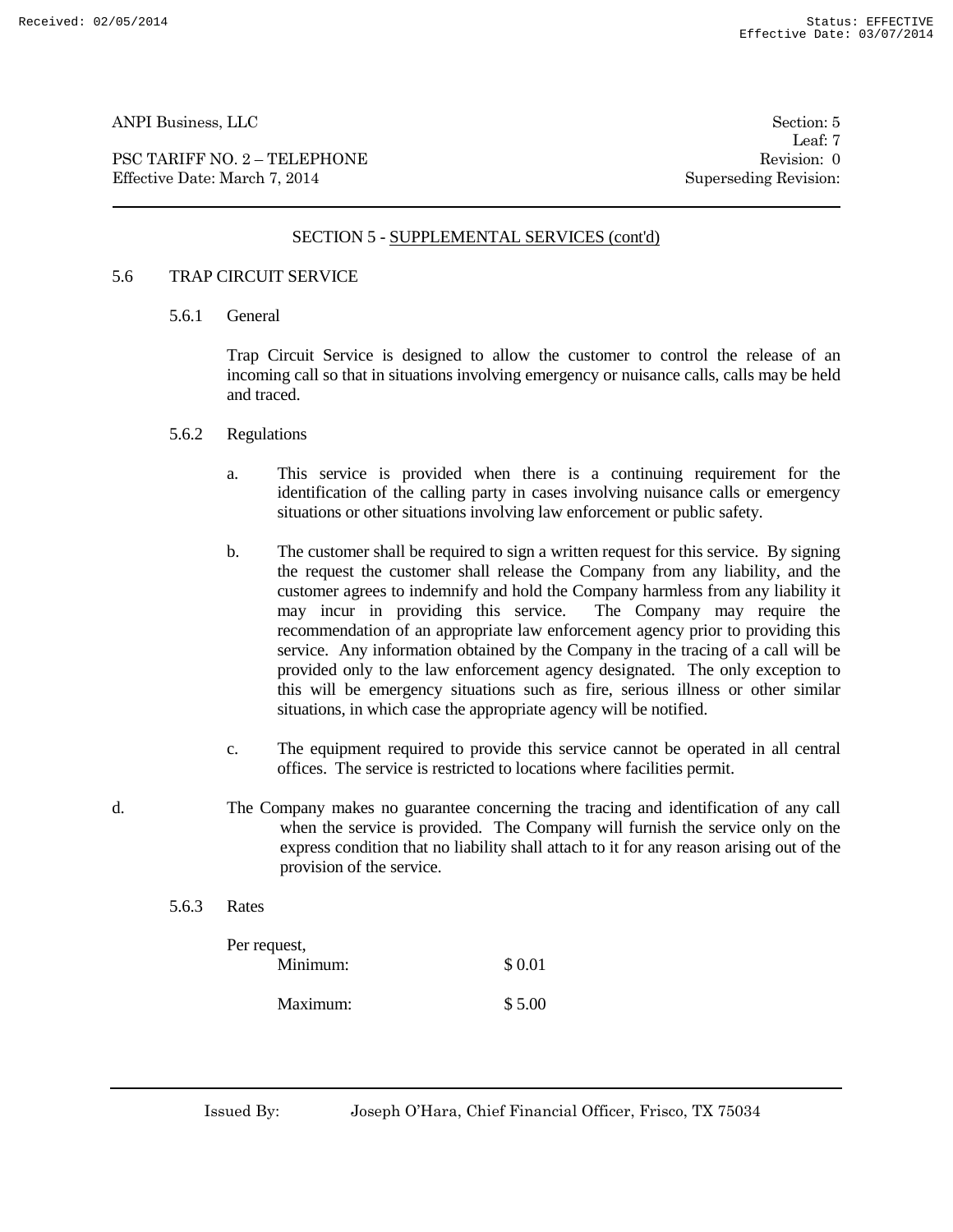PSC TARIFF NO. 2 – TELEPHONE Revision: 0 Effective Date: March 7, 2014 Superseding Revision:

Leaf: 8

# SECTION 5 - SUPPLEMENTAL SERVICES (cont'd)

## 5.7 DIRECTORY ASSISTANCE SERVICE

5.7.1 General

A customer may obtain assistance, for a charge, in determining a telephone number by dialing Directory Assistance Service. A customer can also receive assistance by writing the Company with a list of names and addresses for which telephone numbers are desired.

5.7.2 Regulations

A Directory Assistance Charge applies for each telephone number, area code, and/or general information requested from the Directory Assistance operator except as follows:

- a. Calls from coin telephones, including COCOTS.
- b. Requests for telephone numbers of non-published service.
- c. Requests in which the Directory Assistance operator provides an incorrect number. The customer must inform the Company of the error in order to receive credit.
- d. Requests from individuals with certified visual or physical handicaps in which the handicap prevents the use of a local directory. Individuals must be certified in accordance with the terms outlined under "Handicapped Person" in Section 10 of this Tariff, up to a maximum of 50 requests per month.

#### 5.7.3 Rates

Unless one of the exceptions listed above applies, the charges as shown below apply for each request made to the Directory Assistance operator:

| Minimum: | \$0.01 |
|----------|--------|
| Maximum: | \$2.00 |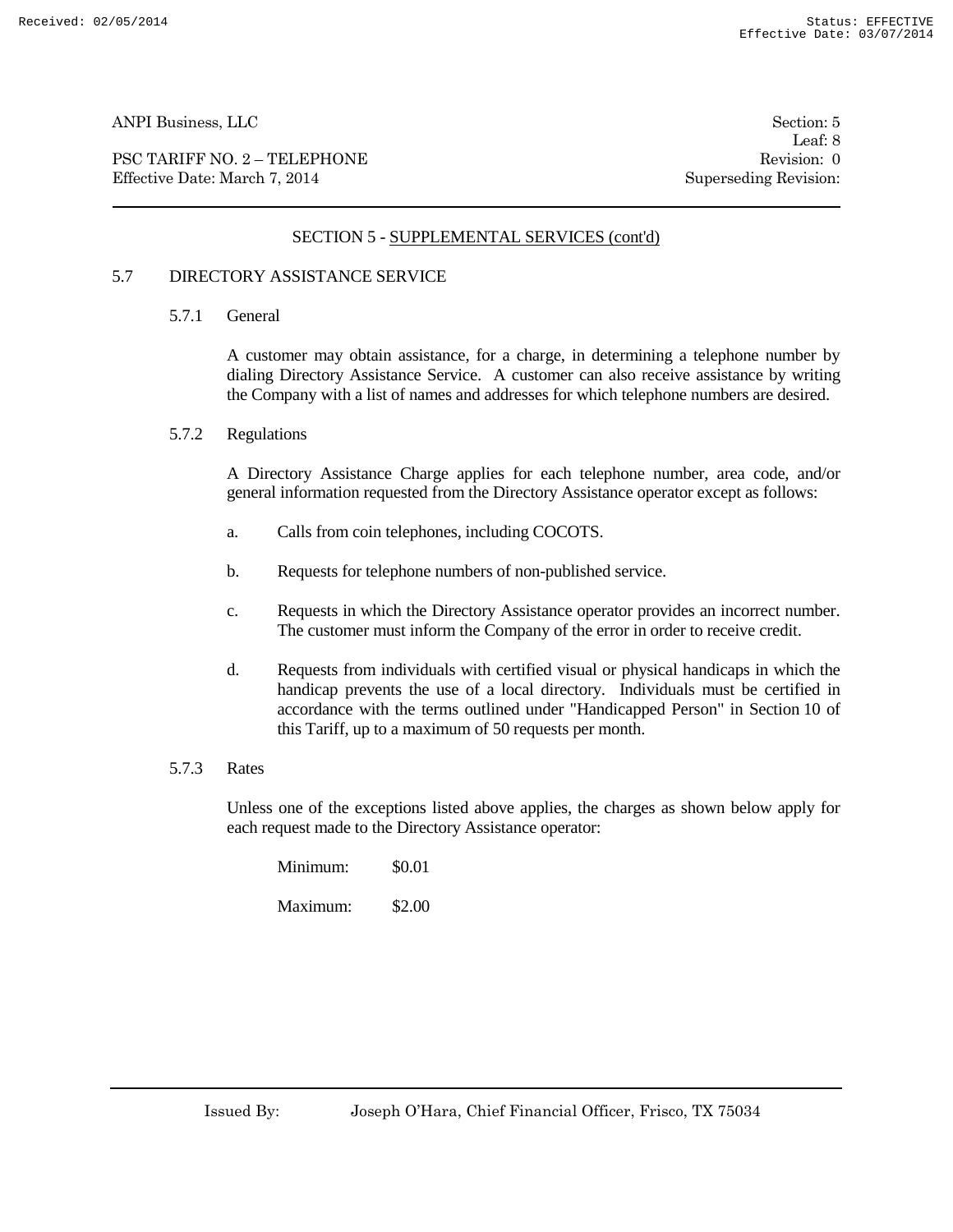PSC TARIFF NO. 2 – TELEPHONE Revision: 0 Effective Date: March 7, 2014 Superseding Revision:

Leaf: 9

#### SECTION 5 - SUPPLEMENTAL SERVICES (cont'd)

# 5.8 LOCAL OPERATOR SERVICE

Local calls may be completed or billed with the live or mechanical assistance by the Company's operator center. Calls may be billed collect to the called party, to an authorized 3rd party number, to the originating line, or to a valid authorized calling card. Local calls may be placed on a station to station basis or to a specified party (see Person to Person), or designated alternate. Usage charges for local operator assisted calls are those usage charges that would normally apply to the calling party's service. Where no local charge applies (flat rate service), the usage charge is \$0.00. In addition to usage charges, an operator assistance charge applies to each call:

|                                      | Minimum | Maximum |
|--------------------------------------|---------|---------|
| Local Operator Assistance, per call: | \$0.00  | \$5.00  |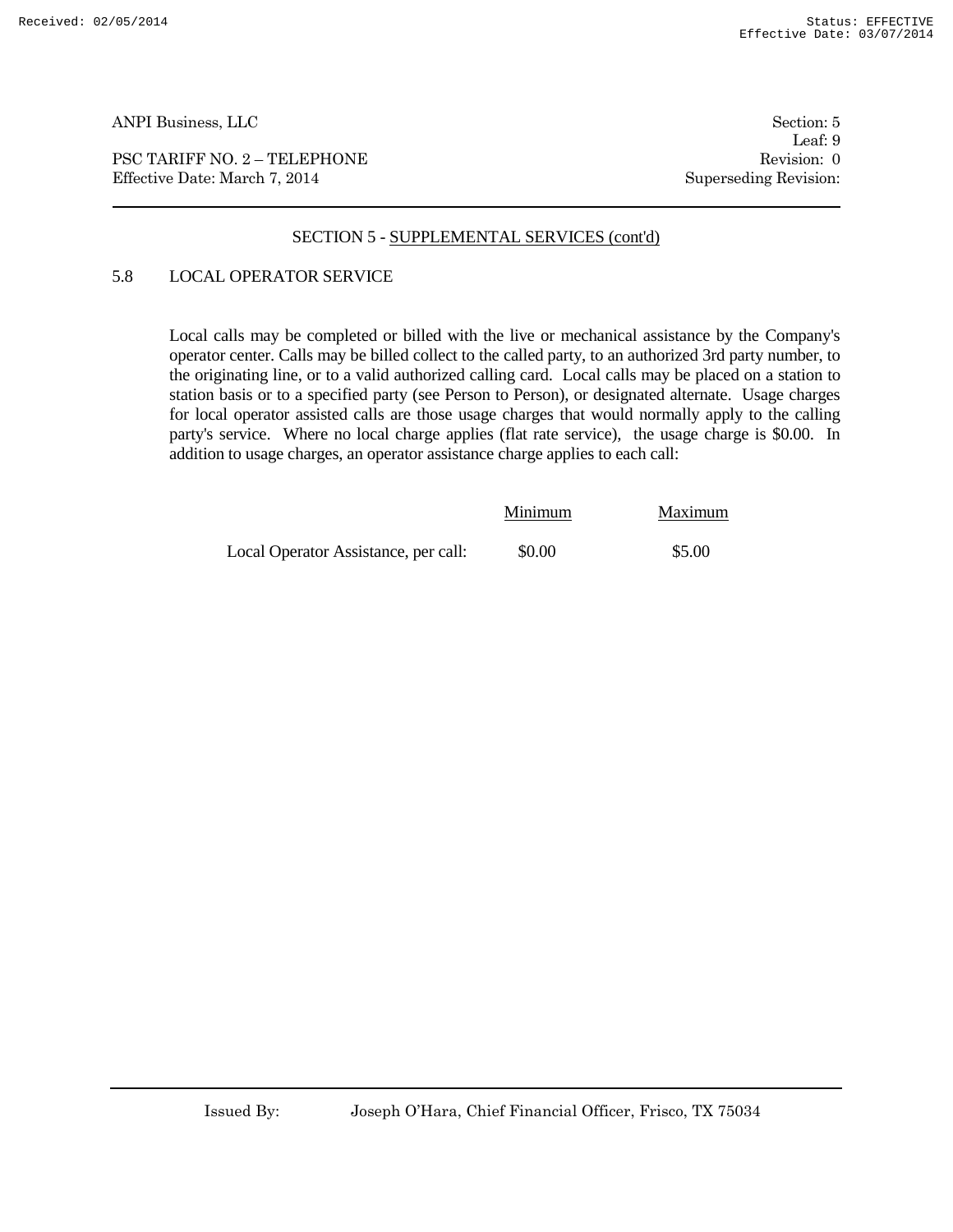PSC TARIFF NO. 2 – TELEPHONE Revision: 0 Effective Date: March 7, 2014 Superseding Revision:

Leaf: 10

# SECTION 5 - SUPPLEMENTAL SERVICES (cont'd)

# 5.9 RESERVED FOR FUTURE USE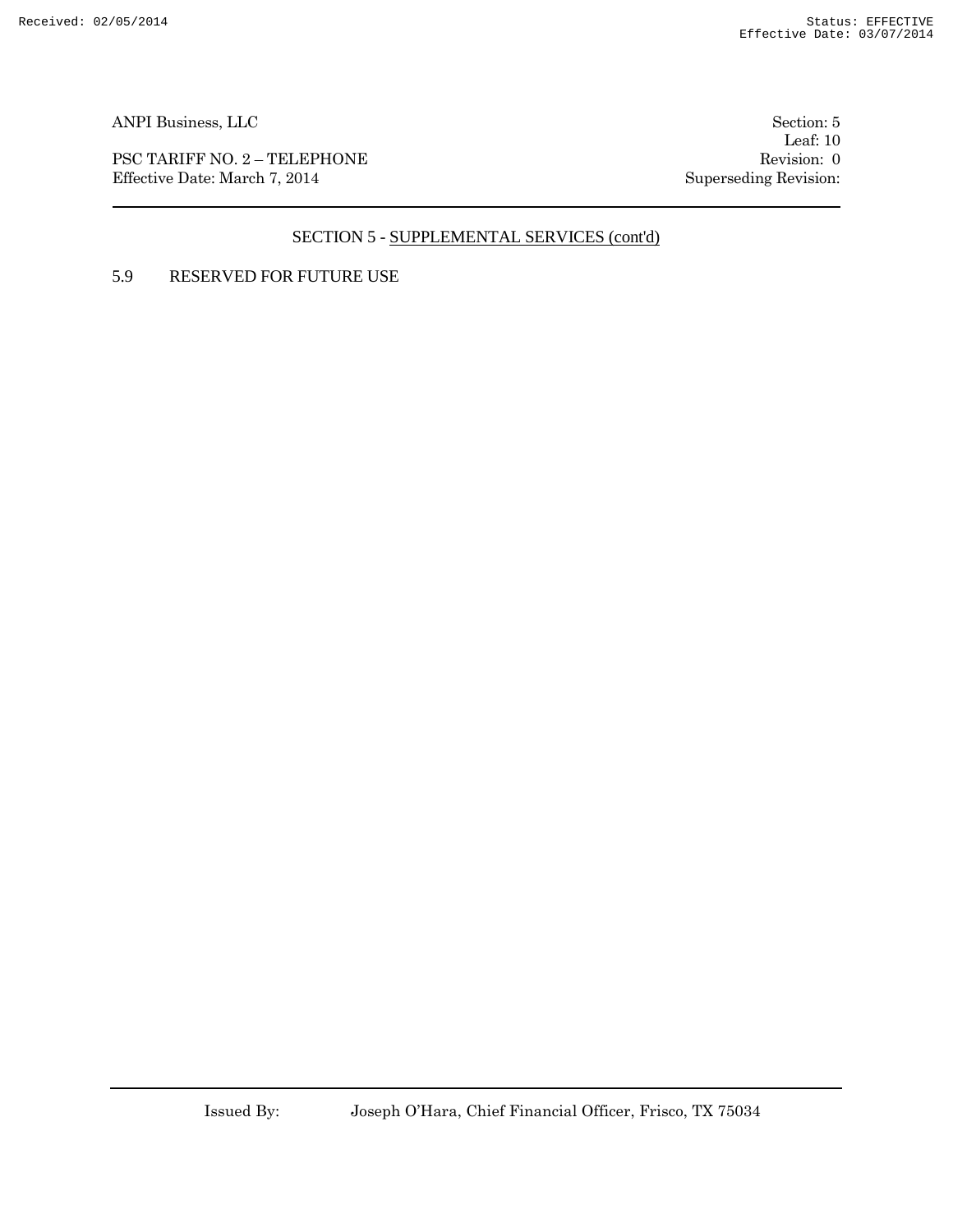PSC TARIFF NO. 2 – TELEPHONE Revision: 0<br>
Effective Date: March 7, 2014 Superseding Revision: 0 Effective Date: March 7, 2014

Leaf: 11

# SECTION 5 - SUPPLEMENTAL SERVICES (cont'd)

#### 5.10 RESERVED FOR FUTURE USE

#### 5.11 CUSTOMIZED NUMBER SERVICE

- 5.11.1 General
	- a. Customized Number Service allows a customer to order a specified telephone number rather than the next available number.
	- b. Customized Number Service is furnished subject to the availability of facilities and requested telephone numbers.
	- c. The Company will not be responsible for the manner in which Customized Numbers are used for marketing purposes by the customer.
	- d. When a new customer assumes an existing service which includes Customized Number Service, the new customer may keep the Customized Number, at the tariffed rate, with the written consent of the Company and the former customer.
	- e. The Company reserves and retains the right:
		- 1. To reject any request for specialized telephone numbers and to refuse requests for specialized telephone numbers;
		- 2. Of custody and administration of all telephone numbers, and to prohibit the assignment of the use of a telephone number by or from any customer to another, except as otherwise provided in this Tariff;
		- 3. To assign or withdraw and reassign telephone numbers in any exchange area as it deems necessary or appropriate in the conduct of its business.
		- 4. The limitation of liability provisions of this tariff in Section 2.1.1 are applicable to Customized Number Service.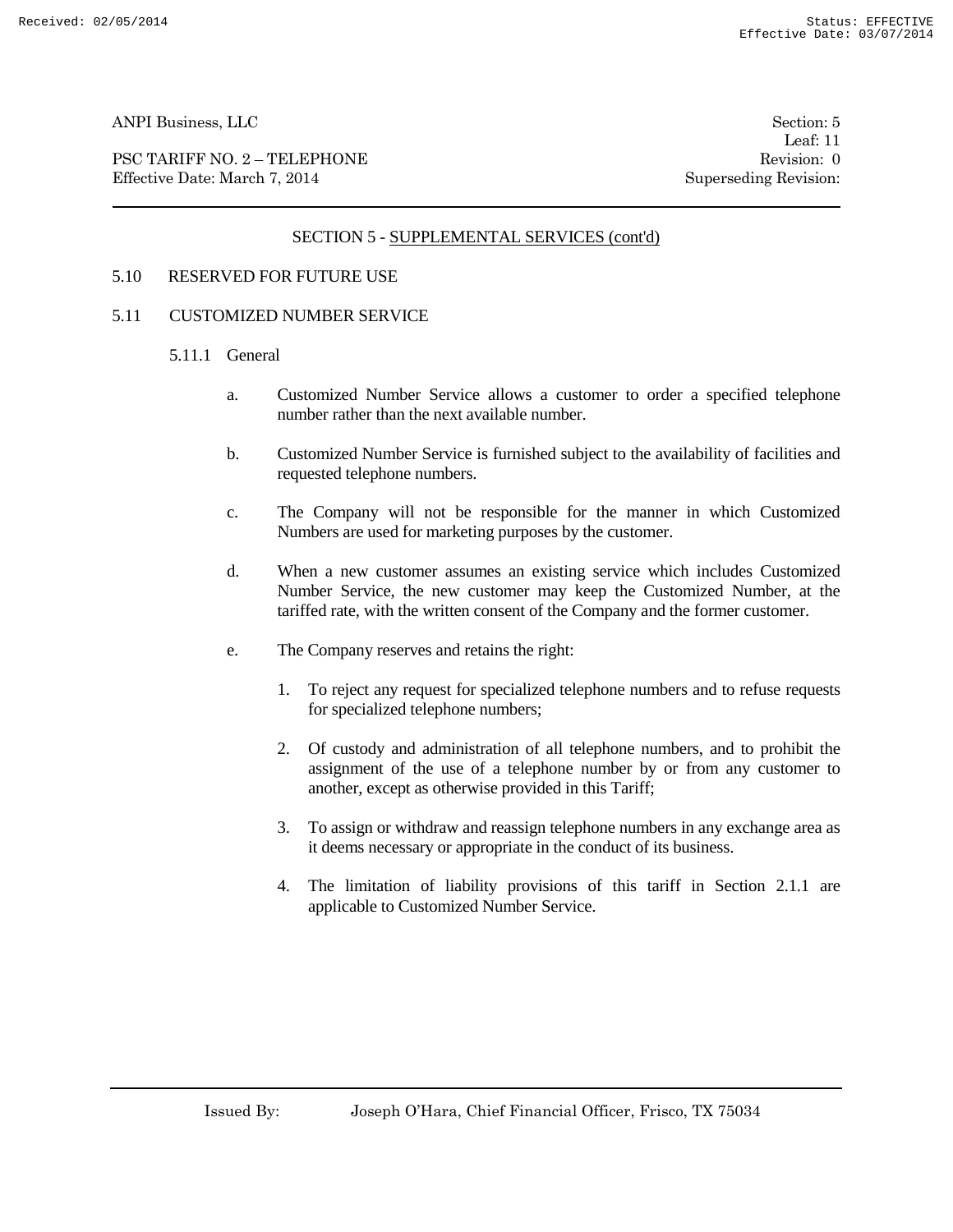PSC TARIFF NO. 2 – TELEPHONE Revision: 0 Effective Date: March 7, 2014 Superseding Revision:

Leaf: 12

# SECTION 5 - SUPPLEMENTAL SERVICES (cont'd)

## 5.11 CUSTOMIZED NUMBER SERVICE (cont'd)

#### 5.11.2 Conditions

- a. Charges for Customized Number Service apply when a customer:
	- 1. Requests a telephone number other than the next available number from the assignment control list, and such requested number is placed into service within six months of the date of the request.
	- 2. Requests a number change from the customer's present number to a Customized Number.
- b. The Company shall not be liable to any customer for direct, indirect or consequential damages caused by a failure of service, change of number, or assignment of a requested number to another customer whether prior to or after the establishment of service. In no case shall the Company be liable to any person, firm or corporation for an amount greater than such person, firm or corporation has actually paid to the Company for Customized Number Service.
- 5.11.3 Rates

|                          | Minimum | Maximum  |
|--------------------------|---------|----------|
| Set-up Charges           |         |          |
| <b>Business Customer</b> | \$0.00  | \$200.00 |